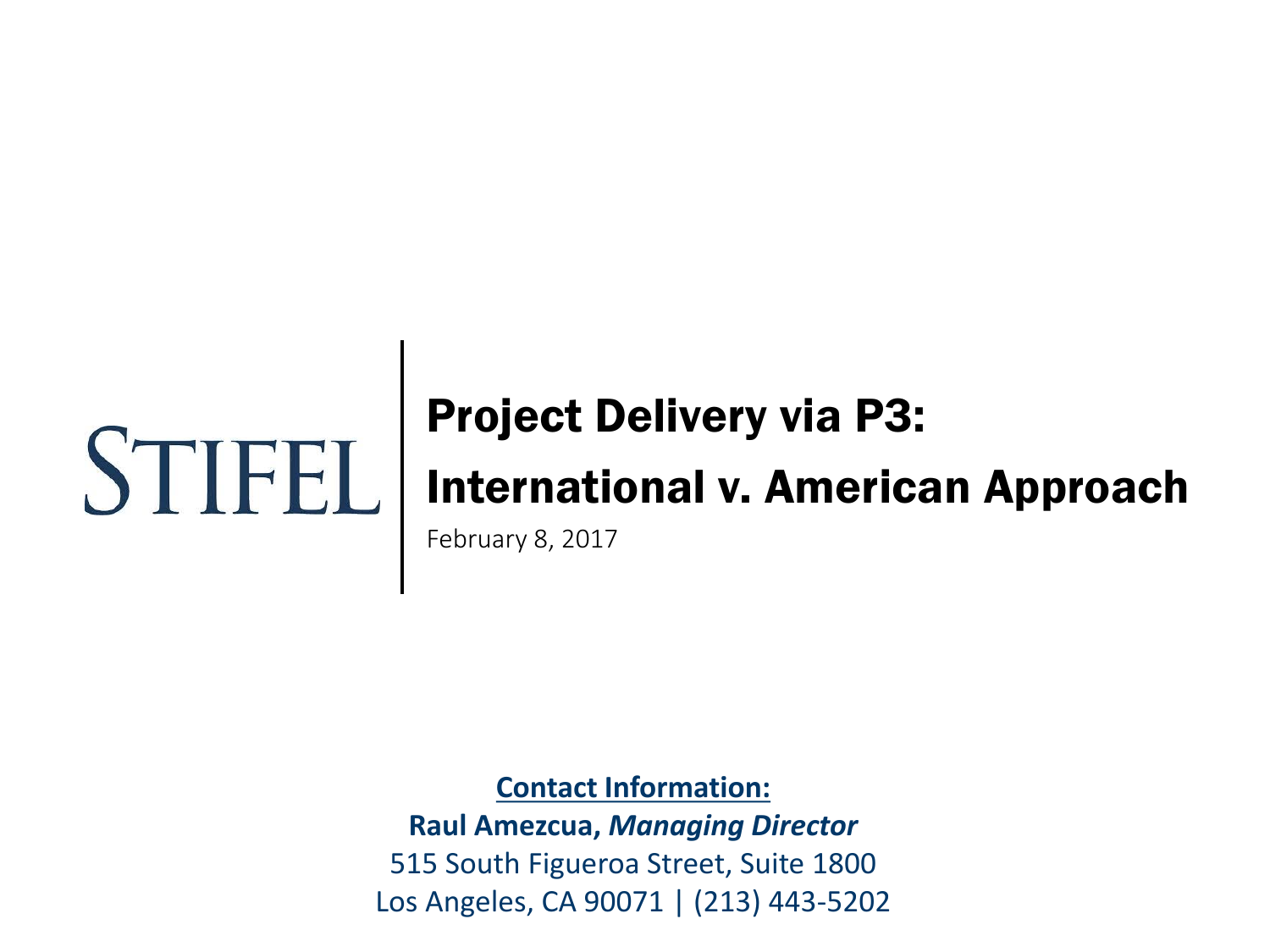## **Disclaimer**

Stifel, Nicolaus & Company, Incorporated ("Stifel") has prepared the attached materials. Such material consists of factual or general information (as defined in the SEC's Municipal Advisor Rule). Stifel is not hereby providing a municipal entity or obligated person with any advice or making any recommendation as to action concerning the structure, timing or terms of any issuance of municipal securities or municipal financial products. To the extent that Stifel provides any alternatives, options, calculations or examples in the attached information, such information is not intended to express any view that the municipal entity or obligated person could achieve particular results in any municipal securities transaction, and those alternatives, options, calculations or examples do not constitute a recommendation that any municipal issuer or obligated person should effect any municipal securities transaction. Stifel is acting in its own interests, is not acting as your municipal advisor and does not owe a fiduciary duty pursuant to Section 15B of the Securities Exchange Act of 1934, as amended, to the municipal entity or obligated party with respect to the information and materials contained in this communication.

Stifel is providing information and is declaring to the proposed municipal issuer and any obligated person that it has done so within the regulatory framework of MSRB Rule G-23 as an underwriter (by definition also including the role of placement agent) and not as a financial advisor, as defined therein, with respect to the referenced proposed issuance of municipal securities. The primary role of Stifel, as an underwriter, is to purchase securities for resale to investors in an arm's- length commercial transaction. Serving in the role of underwriter, Stifel has financial and other interests that differ from those of the issuer. The issuer should consult with its' own financial and/or municipal, legal, accounting, tax and other advisors, as applicable, to the extent it deems appropriate.

These materials have been prepared by Stifel for the client or potential client to whom such materials are directly addressed and delivered for discussion purposes only. All terms and conditions are subject to further discussion and negotiation. Stifel does not express any view as to whether financing options presented in these materials are achievable or will be available at the time of any contemplated transaction. These materials do not constitute an offer or solicitation to sell or purchase any securities and are not a commitment by Stifel to provide or arrange any financing for any transaction or to purchase any security in connection therewith and may not relied upon as an indication that such an offer will be provided in the future. Where indicated, this presentation may contain information derived from sources other than Stifel. While we believe such information to be accurate and complete, Stifel does not guarantee the accuracy of this information. This material is based on information currently available to Stifel or its sources and is subject to change without notice. Stifel does not provide accounting, tax or legal advice; however, you should be aware that any proposed indicative transaction could have accounting, tax, legal or other implications that should be discussed with your advisors and /or counsel as you deem appropriate.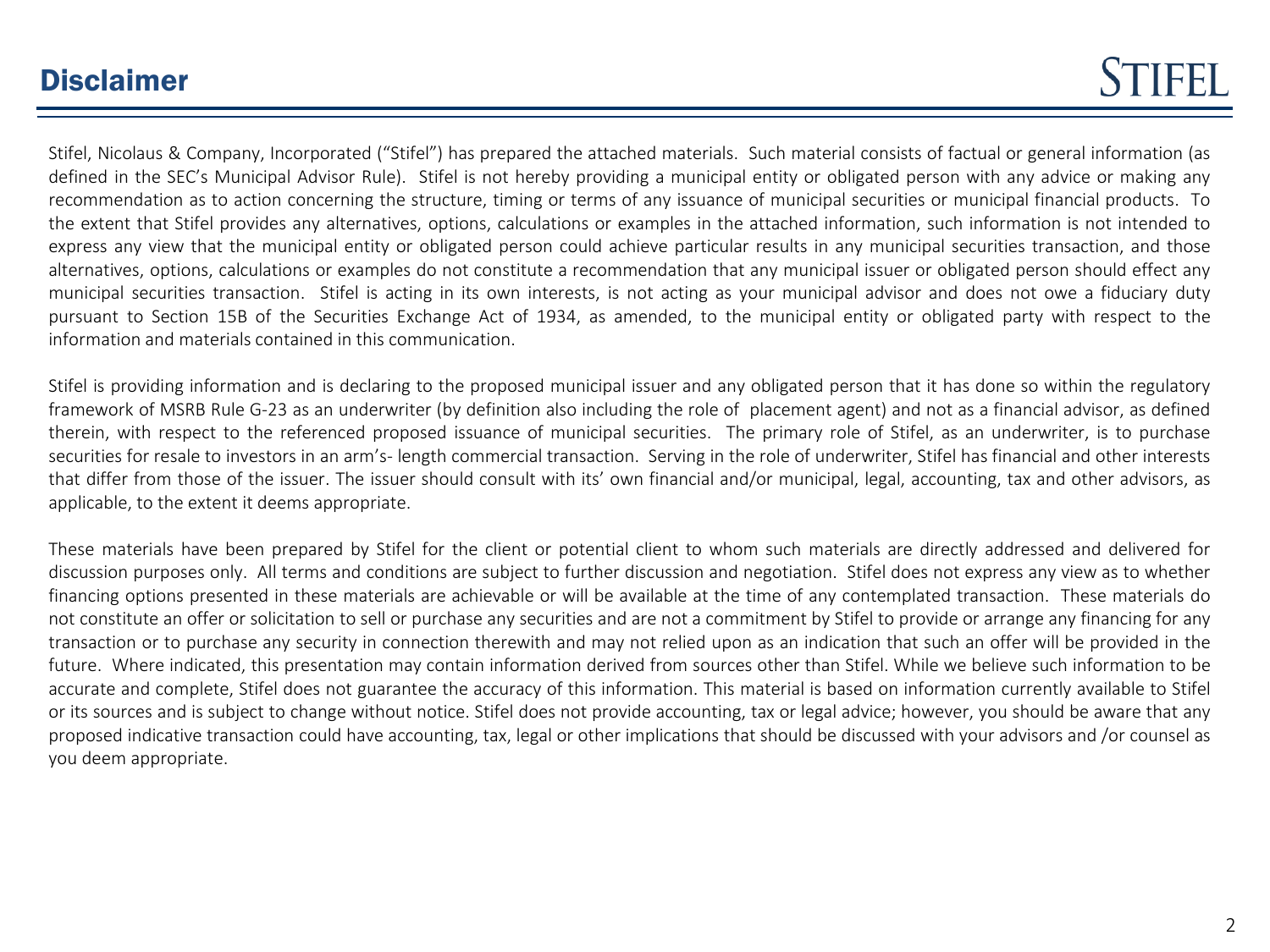| P3 Approaches for Social Infrastructure |                                                                              |                                |                                                                                                                                  |  |  |  |  |  |
|-----------------------------------------|------------------------------------------------------------------------------|--------------------------------|----------------------------------------------------------------------------------------------------------------------------------|--|--|--|--|--|
| <b>DBFOM</b>                            | Design/Build                                                                 | Einance                        | Operate & Maintain (O&M)                                                                                                         |  |  |  |  |  |
| <b>International P3</b>                 | $D/B$ Construction <sup>(1)</sup><br>Guaranteed Price<br>Guaranteed Delivery | 10% Equity<br>90% Taxable Debt | $30 - 40$ year "life-cycle"<br>O&M management contract                                                                           |  |  |  |  |  |
| <b>American P3</b>                      | D/B Construction<br>Guaranteed Price<br>Guaranteed Delivery                  | 100% Tax Exempt                | Typically, discretionary<br>capital expenditures, but it is<br>possible to integrate "life-<br>cycle" O&M management<br>contract |  |  |  |  |  |

*<sup>(1)</sup> Argument that International P3 provides stronger incentive for concessionaire to optimize project life cycle costs by encouraging otherwise unrelated private parties to work together (contractor, equity investor, operator)*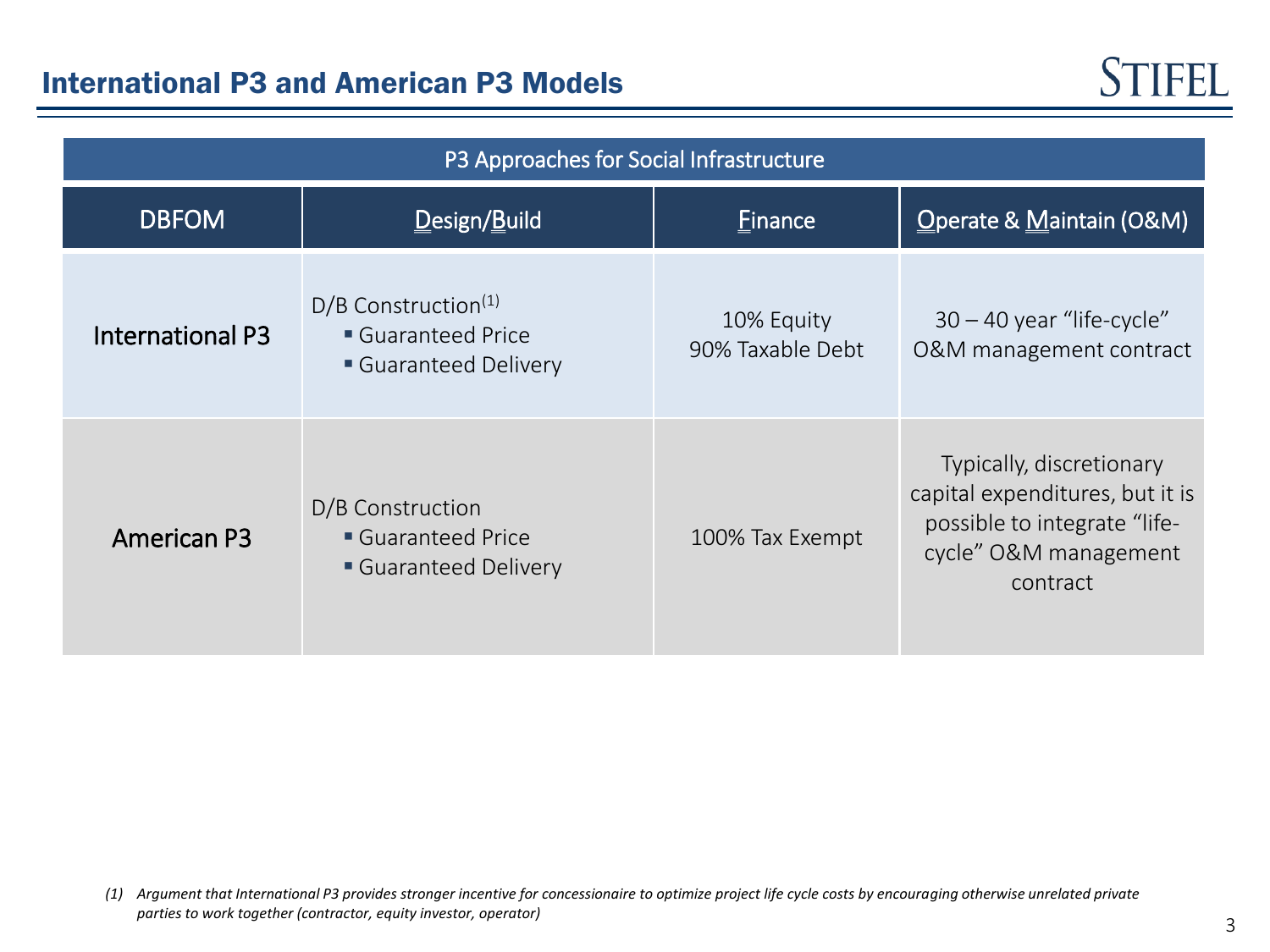# State and Design/Build (D/B) Finance (F)

D/B is available under either approach (i.e. "American P3" or "International P3" delivery method")



*Deukmejian Courthouse (Long Beach, CA)*



*Vermont Manchester DPSS (Los Angeles, CA)*

- Availability Payments and Lease Payments are technically not debt but they are treated as "debt-like" by rating agencies, since both are paid from General Fund (GF) resources. GF debt capacity is impacted under either approach.
- **International P3 Availability Payments:**
	- **EXEC** Long-term obligation (debt-like)
	- **Subject to annual appropriation and** "availability deductions."
	- **Typically, 10% equity and 90% taxable debt structure**
- **American P3 Lease Payments:**
	- **EXECUTE:** Long-term obligations (debt-like)
	- **Subject to annual appropriation and** "abatement"
	- **100% tax-exempt debt structure**

### Operate and Maintain (OM)

 Under either approach, a long-term facilities management contact for "incidental" maintenance (e.g. janitorial services, security, and property management) can be employed. Under either approach, the public agency has the right to replace the facilities manager for non-performance.

#### **International P3 Approach:**

- "Life-cycle" capital expenditures included in facilities management contract and the "sponsor" (typically an LLC formed by an equity investor) assumes the risk (cost) of all capital expenditures required to maintain pre-agreed upon "asset value" (i.e. 85%)
- **American P3 Approach:**
	- **Public agency retains financial** responsibility for all life-cycle capital expenditures. But, it is possible to incorporate "life-cycle" management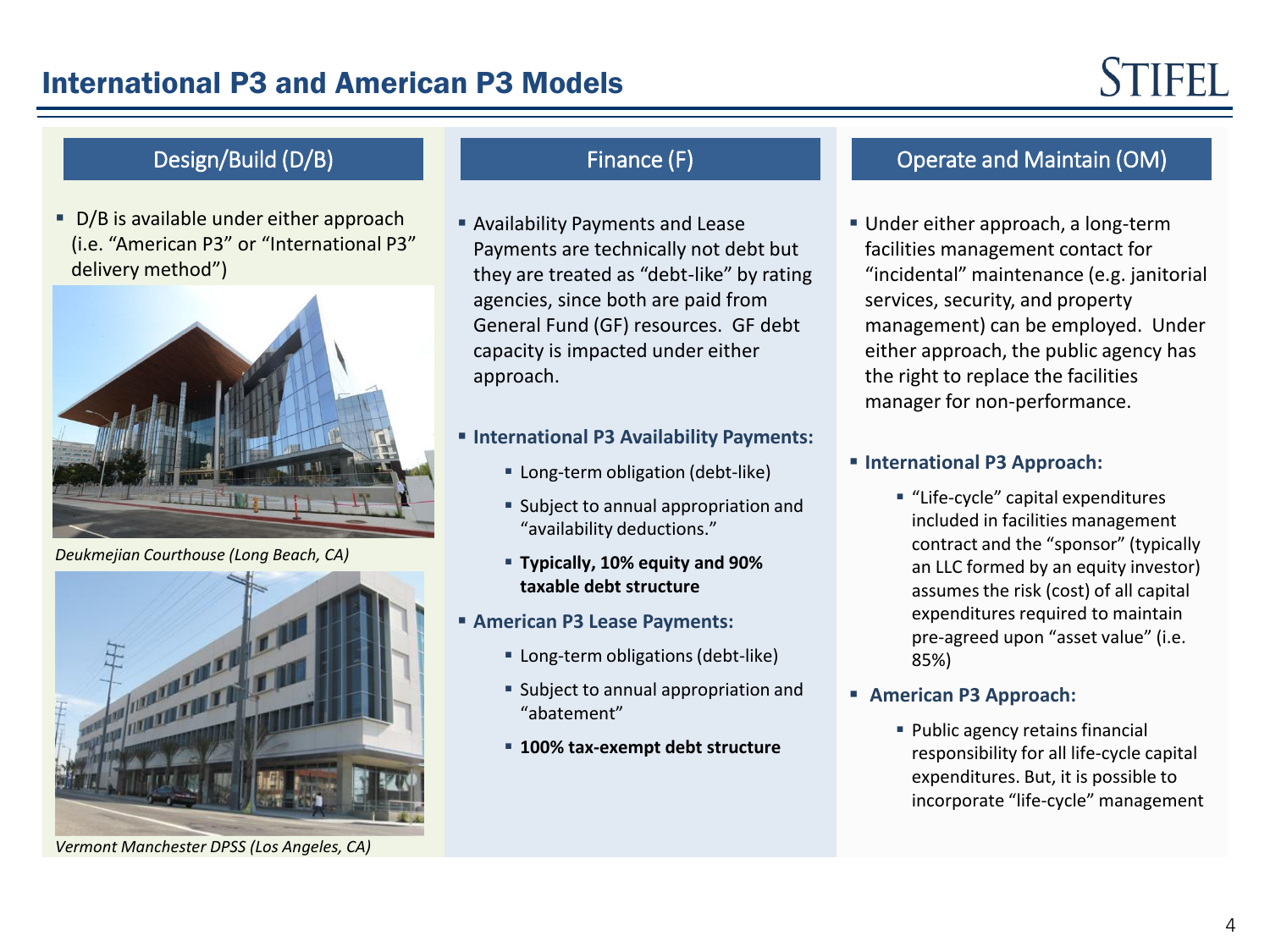## International P3 and American P3 Models

- The primary difference between International and American P3 approaches for social infrastructure P3 centers on
	- (a) the cost of capital (Finance), and
	- (b) typically, which party retains financial responsibility for capital expenditures to maintain "asset value" (O&M)
- The decision to "contractually obligate" long term capital expenditures (essentially, converting an annual discretionary O&M expenditure to a long-term obligatory (fixed) expense) is both a financial (at what cost?) and public policy decision
- The key to comparing the International P3 approach to the American P3 approach is a "Value for Money" (VM) analysis
	- **The VfM analysis is subjective; only as valid as the** assumptions
	- Ontario Canada General Auditor's Report in 2014 examined 200 VfM studies
		- $\checkmark$  All recommended International P3
		- $\checkmark$  All assumed added project cost of traditional delivery method

### Sample Case Study

- According to public records, the \$490MM (incl. \$325MM D/B) Long Beach Courthouse (the first social infrastructure International P3 in the US), encompasses a 35-year contract with  $$51MM$  annual Availability Payment<sup>(1)</sup>
	- **\$36 MM capital charge service (approx. 7% taxable interest)**
	- **515 MM** *escalating* service fee
- By comparison \$490MM amortized over 35 years equates to:
	- **\$26MM annual debt service (approx. 4% tax-exempt interest)**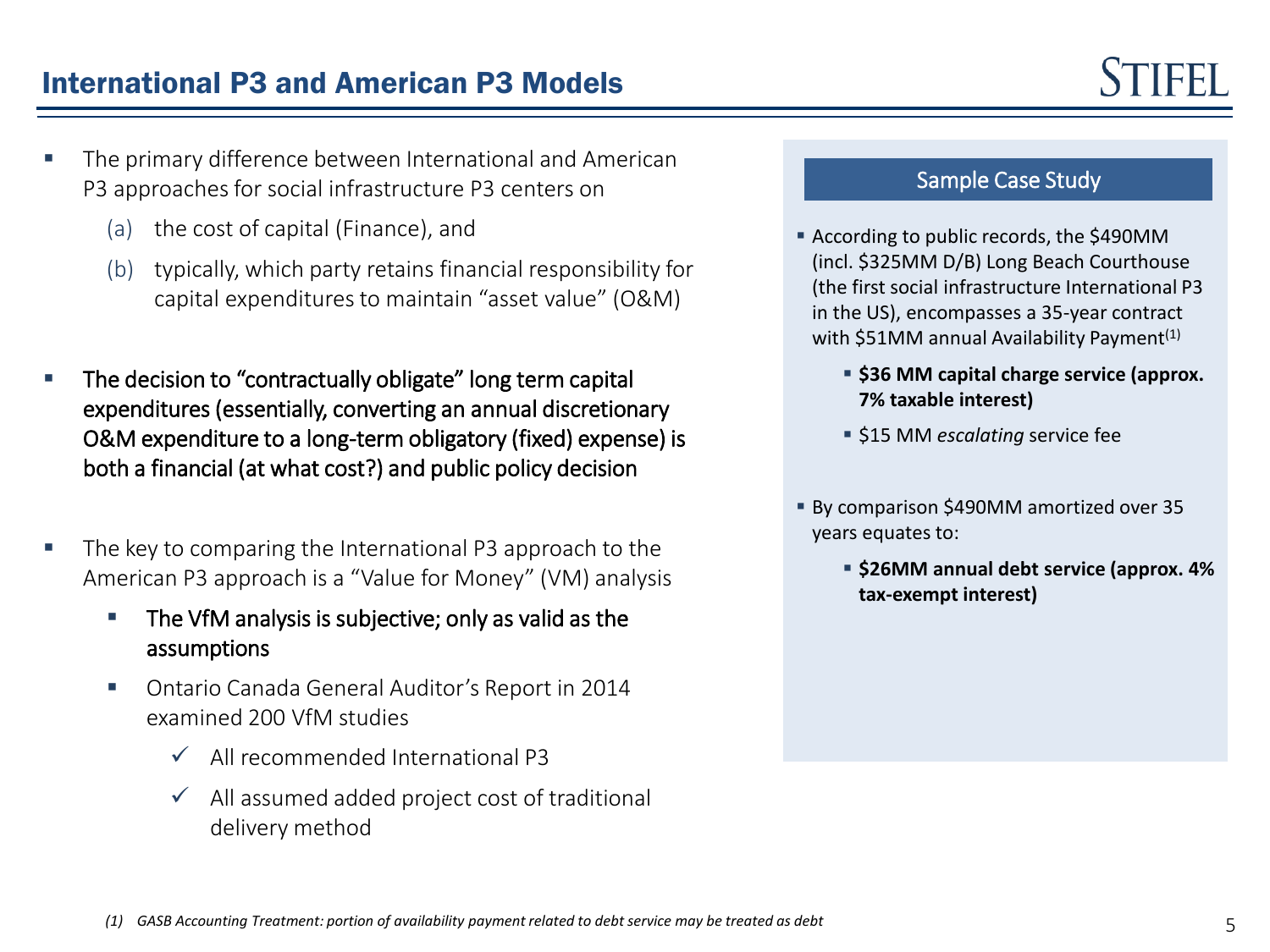Question: Do Rating Agencies consider P3 Obligations Debt?

### $Mody's^{(1)}$

l

 *"We have included availability-payment regional governments in…the US…Contractual ongoing PPP obligations a focused, near-term credit impact." PPP obligations in our debt metrics for such as availability-payment PPP can have* 

- "Availability payments are sized to cover service costs and equity returns…" operating and maintenance costs, debt
- "The PPP model is another financing tool for a government to acvelop imrast.<br>is not a new source of funding..." a government to develop infrastructure but it
- "It can be a credit negative if the infrastructure under the PPP model is not the government's sole motivation to procure commercial merit of the transaction but instead is driven by efforts to achieve offbalance sheet treatment of the associated PPP assets and liabilities."

### Standard & Poor's $(2)$

*"If we consider the revenue stream used to repay the [P3] obligation to be taxbacked revenue, then we'll include the P3 obligation as tax-supported debt,"*

*"P3 availability payments have many features that make them debt-like…"*

- "long-term contract or obligation to pay"
- "government pays these obligations from the same source as more traditional taxexempt municipal debt"
- "similar to debt, these payments fund capital improvements"
- "the sponsoring government owns the asset"

#### $Fitch<sup>(3)</sup>$

*"The measured liability may be added to the debt of the [local government's] in the Issuer Debt Rating analysis…"*

- "Fitch believes that outstanding company project debt is a better proxy for the [local government's] PPP liability"
- "Fitch believes that it also fairly reflects the amount of debt that the [local government] would have issued directly to fund the capital costs of the project."

Answer: Yes.

*(1) Moody's Sector In Depth: PPP Impact on debt Metrics of Governments, February 22, 201*

*(2) S&P Ratings Direct: How S&P Treats Public-Private Partnerships In US. State and Local Government Analysis, September 17, 2015*

*(3) Fitch ratings: Rating Public sector counterparty Obligations in PPP Transactions, January 15, 2016*

*Note: GASB Accounting Treatment: portion of availability payment related to debt service may be treated as debt*